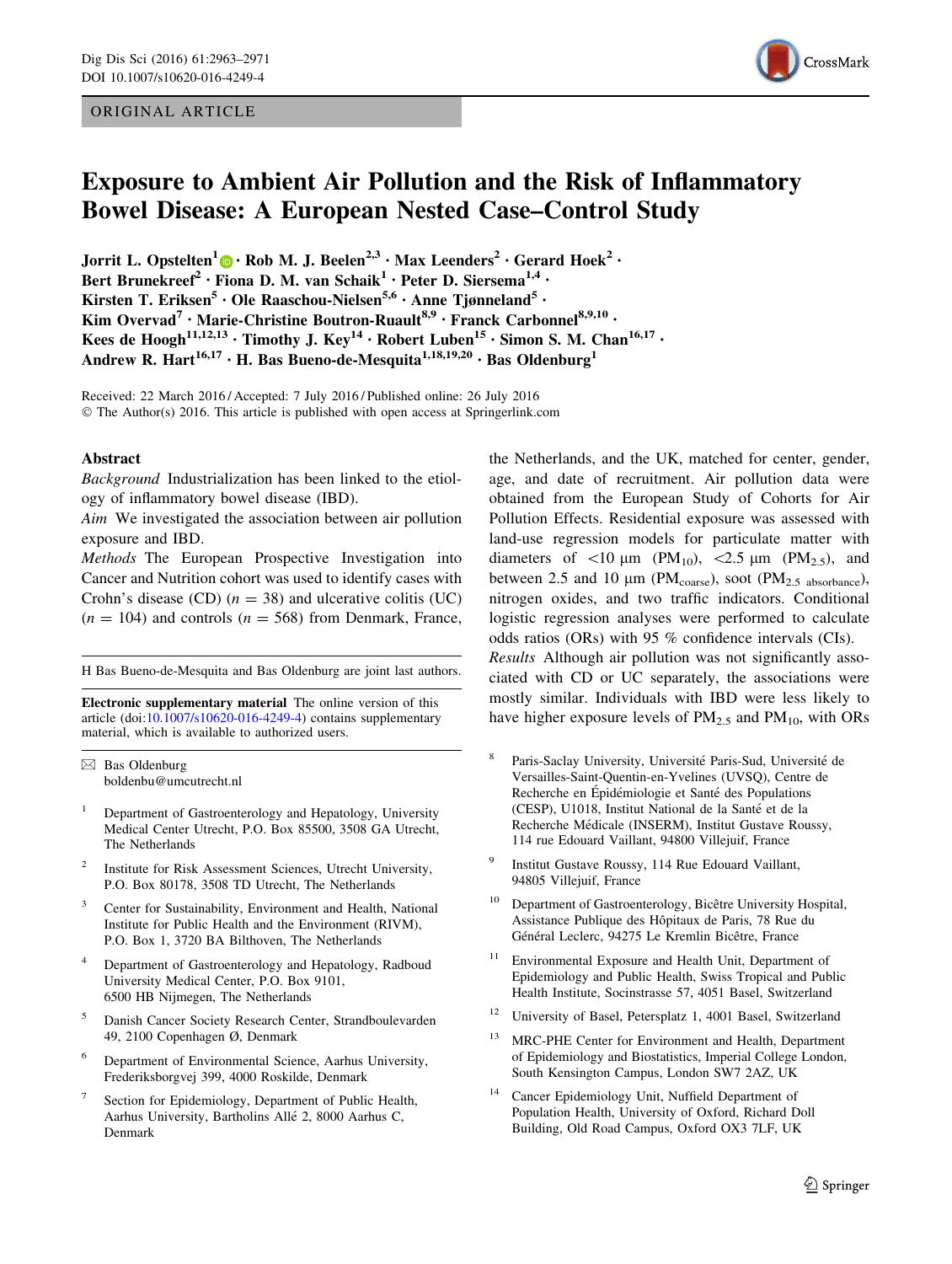of 0.24 (95 % CI 0.07–0.81) per 5  $\mu$ g/m<sup>3</sup> and 0.25 (95 % CI 0.08-0.78) per 10  $\mu$ g/m<sup>3</sup>, respectively. There was an inverse but nonsignificant association for  $PM_{\text{coarse}}$ . A higher nearby traffic load was positively associated with IBD [OR 1.60 (95 % CI 1.04–2.46) per 4,000,000 motor vehicles  $\times$  m per day]. Other air pollutants were positively but not significantly associated with IBD.

Conclusion Exposure to air pollution was not found to be consistently associated with IBD.

Keywords Air pollution - Particulate matter -

Inflammatory bowel disease - Crohn's disease - Ulcerative colitis

#### Abbreviations

| CD.           | Crohn's disease                             |
|---------------|---------------------------------------------|
| <b>CI</b>     | Confidence interval                         |
| <b>EPIC</b>   | European Prospective Investigation into     |
|               | Cancer and Nutrition                        |
| <b>ESCAPE</b> | European Study of Cohorts for Air Pollution |
|               | Effects                                     |
| <b>IBD</b>    | Inflammatory bowel disease                  |
| NO.           | Nitrogen oxide                              |
| OR.           | Odds ratio                                  |
| <b>PM</b>     | Particulate matter                          |
| <b>UC</b>     | Ulcerative colitis                          |
|               |                                             |

## Introduction

Inflammatory bowel disease (IBD) is a disabling intestinal condition of unclear etiology affecting over two million people in Europe alone [[1\]](#page-7-0). Both Crohn's disease (CD) and ulcerative colitis (UC), the two main forms of IBD, are thought to result from a complex interplay between the

- Department for Determinants of Chronic Diseases, National Institute for Public Health and the Environment (RIVM), P.O. Box 1, 3720 BA Bilthoven, The Netherlands
- <sup>19</sup> Department of Epidemiology and Biostatistics, School of Public Health, Imperial College London, South Kensington Campus, London SW7 2AZ, UK
- <sup>20</sup> Department of Social and Preventive Medicine, Faculty of Medicine, University of Malaya, Jalan Universiti, 50603 Kuala Lumpur, Malaysia

immune system and gut microbiota in genetically susceptible individuals [\[2](#page-7-0)]. Yet, the changing epidemiology of IBD supports a key role for environmental factors in the development of this chronic disorder [\[3](#page-7-0)].

The incidence of IBD in Western countries has increased over the last century but currently appears relatively stable, whereas a rapid disease emergence is observed in developing nations, where IBD was formerly uncommon [\[4](#page-7-0), [5\]](#page-7-0). Consequently, industrialization and westernization of lifestyle have been linked to the etiology of CD and UC [\[3](#page-7-0), [6](#page-7-0), [7](#page-7-0)]. Although various risk factors, such as diet [\[8](#page-7-0)], have previously been proposed, these do not fully explain the increase in the incidence of IBD and other environmental changes must therefore be involved [[9\]](#page-7-0).

Air pollution is associated with industrialization and consists of a complex mixture of different substances, such as particulate matter (PM). Although air pollution has mainly been associated with cardiorespiratory disorders [\[10](#page-7-0)], limited experimental and epidemiological data suggest that air pollutants may also exert deleterious gastrointestinal effects [\[11](#page-7-0)]. Potential mechanisms by which air pollutants may cause intestinal injury are thought to include direct adverse effects on epithelial cells, alterations in immune responses, or modulation of the gut microbiota [\[11](#page-7-0)[–14](#page-8-0)].

Epidemiological studies examining the relationship between air pollution and IBD are scarce. In a case–control study from the UK, children and young adults, but not older individuals, living in areas with high-level exposure to nitrogen dioxide  $(NO<sub>2</sub>)$  and sulfur dioxide had an increased risk of developing CD and UC, respectively, indicating possible age-related effects [[15\]](#page-8-0). However, this study was based on regional air pollution estimates, limiting exposure assessment. Therefore, we aimed to investigate the association between residential exposure to ambient air pollution and IBD in a nested case–control study within a multicenter European cohort. Based on previous studies, we hypothesized that air pollution exposure increases the risk of developing CD and UC.

#### Materials and Methods

#### Study Population

Subjects were identified from the European Prospective Investigation into Cancer and Nutrition (EPIC) study, a large multicenter cohort investigation designed to explore the association between lifestyle and environmental factors and chronic diseases. The methods of the main study were described previously  $[16]$  $[16]$ . In the present study, we made use of cases and controls drawn from a subset of this cohort, namely 227,620 initially healthy men and women recruited from five centers in Denmark, France, the Netherlands, and

<sup>15</sup> Strangeways Research Laboratory, Institute of Public Health, University of Cambridge, Worts Causeway, Cambridge CB1 8RN, UK

<sup>16</sup> Department of Medicine, Faculty of Medicine and Health Sciences, Norwich Medical School, University of East Anglia, Norwich NR4 7TJ, UK

Department of Gastroenterology, Norfolk and Norwich University Hospital NHS Trust, Colney Lane, Norwich NR4 7UY, UK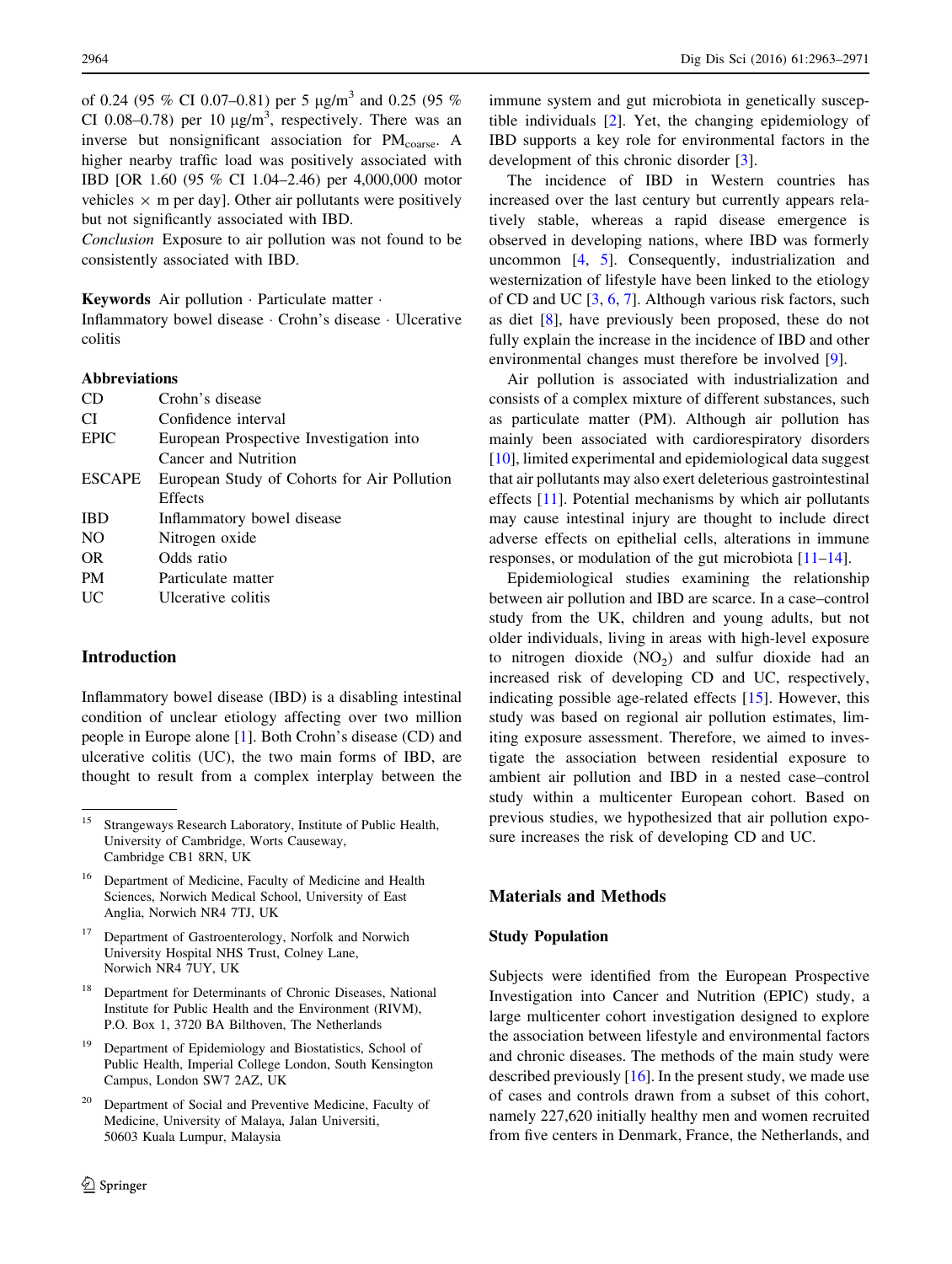the UK between 1993 and 2000 (Table [1](#page-3-0)). At baseline, participants provided information on age, gender, habitual diet, and lifestyle factors, including smoking and physical activity, by self-administered questionnaires. Participants' height and weight were measured by trained health professionals or obtained through self-reports.

#### Exposure Assessment

Air pollution data were obtained from the European Study of Cohorts for Air Pollution Effects (ESCAPE). The ESCAPE project was initiated to investigate the health effects of air pollution within European countries by linking exposure data to health data from ongoing cohort studies, including EPIC [[17\]](#page-8-0). The study areas of ESCAPE generally included major cities with surrounding rural areas and included large regions of the country in some cohorts (Table [1](#page-3-0)). The methods of the standardized measurement procedures were published elsewhere [[18,](#page-8-0) [19\]](#page-8-0). In summary, for each study area of ESCAPE, particulate matter with an aerodynamic diameter of  $\lt 10 \mu m$  (PM<sub>10</sub>), particulate matter with an aerodynamic diameter of  $\langle 2.5 \mu m (PM_{2.5}),$ blackness of the  $PM_{2.5}$  exposed filter ( $PM_{2.5}$  absorbance) (a marker for black carbon or soot), nitrogen oxides  $(NO<sub>x</sub>)$  and NO2 were measured within 1 year during three different seasons between 2008 and 2011 in at least 20 sites [\[20](#page-8-0), [21](#page-8-0)]. The concentration of  $PM_{coarse}$  was calculated as the difference between concentrations of  $PM_{10}$  and  $PM_{2.5}$ . Subsequently, the annual average concentration of each pollutant was calculated. Air pollution exposure at the baseline residential address of study participants was then estimated by land-use regression models. These models were developed for each pollutant in each study area to explain the spatial variation of air pollution concentrations, taking various geographical factors into account, including altitude, population density, industrial land use, green space, and traffic flow variables. In addition to the air pollution concentrations, within ESCAPE two traffic indicators at the participant's residential address were evaluated: traffic intensity on the nearest road (vehicles per day) and total traffic load on all major roads in a 100-m buffer (sum of traffic intensity multiplied by the length of those roads). Considering that air pollution was measured after enrollment, concentrations were back-extrapolated to the baseline year of each participant according to a standardized protocol used in previous ESCAPE work [\[17](#page-8-0)]. Back-extrapolation was only possible for pollutants for which historical data were available.

# Cases and Controls

The cohort was followed up until at least June 2004 and in some centers up to December 2009. Individuals with incident CD or UC were identified using population-based disease registries (Denmark, the Netherlands) or follow-up questionnaires (France, the UK). The medical reports of all potential cases were reviewed by local gastroenterologists to confirm the diagnoses and to obtain information on diagnostic investigations and disease extent. In this nested case–control analysis, each case was matched with four randomly selected unique controls for center, gender, age at recruitment  $(\pm 6 \text{ months})$ , and date of recruitment (±3 months). Controls were alive and had no CD, UC, microscopic or indeterminate colitis on the date of diagnosis of their matched case (incidence density sampling). For the present study, only cases with available air pollution estimates could be included. As the selection of controls was performed prior to the current study and the study areas of ESCAPE did not always cover the entire geographical area of the individual EPIC cohorts, air pollution measures were not available for all controls of a case.

#### Statistical Analysis

Continuous data were expressed as medians with percentiles, because of the skewed distribution. Categorical data were expressed as frequencies with percentages. Correlations between the individual air pollution measures and traffic indicators were assessed using the Pearson correlation coefficient. Air pollutant concentrations were divided into tertiles according to the distribution across all matched controls. Conditional logistic regression analyses were performed to determine the association between air pollution exposure and IBD. Accordingly, associations were assessed within each cohort rather than between study areas. Considering the relatively small numbers of cases, associations were studied for CD and UC separately and combined. Odds ratios (ORs) with 95 % confidence intervals (CIs) were calculated to estimate the risk of IBD according to the different air pollutant concentrations and traffic indicators used as continuous and categorical variables. In a multivariable model, analyses were adjusted for smoking status (categorized into never smoker, former smoker, and current smoker) and socioeconomic status using educational level (categorized into primary school, technical school, secondary school, and higher education) as previous studies documented associations between these factors and IBD [\[22](#page-8-0), [23](#page-8-0)]. All models for traffic indicators were additionally adjusted for background  $NO<sub>2</sub>$  concentration. Trends across tertiles were computed using the median value of each tertile as a continuous variable. In sensitivity analyses, analyses were repeated for air pollutant concentrations back-extrapolated to the baseline year of participants. Twosided *p* values below 0.05 were considered statistically significant. All analyses were performed using SPSS version 21 (IBM Corp., Armonk, NY, USA).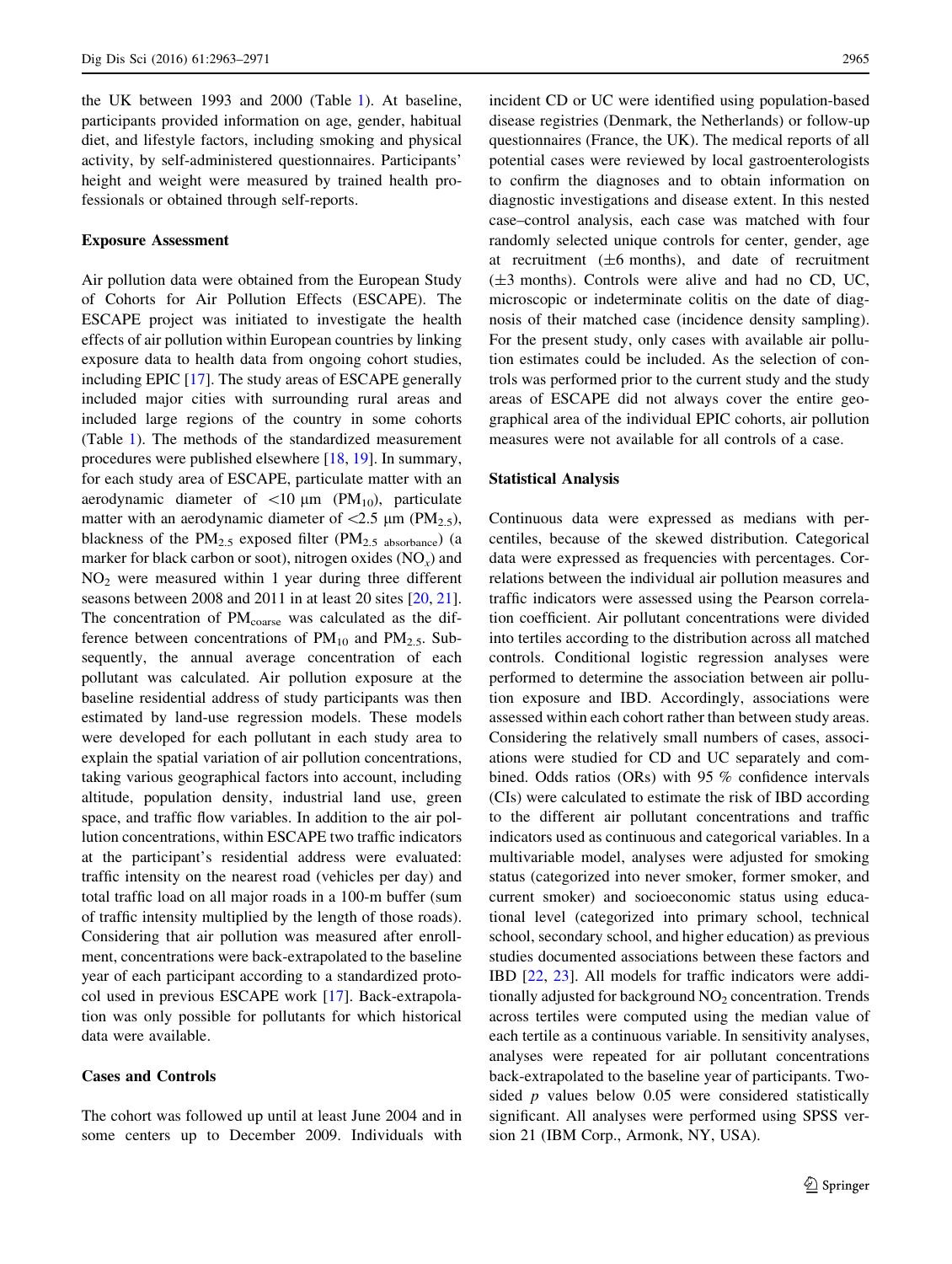| Country and<br>center                       | Individual<br><b>EPIC</b><br>cohort | Study area<br><b>ESCAPE</b>                   | Cohort<br>size | Nature of cohort                                                                                                                                                | No. of<br>incident<br>$CD \; \text{cases}^{\text{a}}$ | No. of<br>incident<br>$UC$ cases <sup>a</sup> |
|---------------------------------------------|-------------------------------------|-----------------------------------------------|----------------|-----------------------------------------------------------------------------------------------------------------------------------------------------------------|-------------------------------------------------------|-----------------------------------------------|
| Denmark,<br>Aarhus, and<br>Copenhagen       | <b>DCH</b>                          | Copenhagen<br>area                            | 57.054         | Population-based cohort of men and women aged<br>50-64 years. Enrollment period 1993-1997. Cases<br>identified up to July 2007                                  | 11                                                    | 30                                            |
| France,<br>regions<br>throughout<br>country | E3N                                 | Paris, Lyon,<br>Grenoble<br>and,<br>Marseille | 72,996         | Female teachers and co-workers aged 40–65 years from a<br>nationwide health insurance scheme. Enrollment period<br>1993–1997. Cases identified up to April 2008 | 5                                                     | 10                                            |
| The<br>Netherlands,<br>Bilthoven            | <b>MORGEN</b>                       | Large regions<br>of the<br>country            | 22,715         | Population-based cohort of men and women aged<br>20–65 years. Enrollment period 1993–1997. Cases<br>identified up to December 2009                              | 9                                                     | 27                                            |
| The<br>Netherlands,<br>Utrecht              | Prospect                            | Large regions<br>of the<br>country            | 17,357         | Women aged 49–70 years in a breast cancer screening<br>program. Enrollment period 1993–1997. Cases identified<br>up to December 2009                            | 7                                                     | 14                                            |
| The UK,<br>Oxford                           | Oxford                              | Large regions<br>of the<br>country            | 57,498         | Members of vegetarian societies and readers of health<br>food magazines aged 20–80 years. Enrollment period<br>1993–2000. Cases identified up to May 2004       | 6                                                     | 23                                            |
| Total                                       |                                     |                                               | 227,620        |                                                                                                                                                                 | 38                                                    | 104                                           |

<span id="page-3-0"></span>Table 1 Participating centers, study areas, and characteristics of the individual cohorts

CD, Crohn's disease; DCH, Danish Diet, Cancer and Health cohort; E3N, Etude Épidémiologique des femmes de la Mutuelle Générale de l'Education Nationale; EPIC, European Prospective Investigation into Cancer and Nutrition; ESCAPE, European Study of Cohorts for Air Pollution Effects; UC, ulcerative colitis

<sup>a</sup> Only incident cases (and their controls) with air pollution estimates were selected

# Ethical Considerations

The original cohort studies were approved by the institutional medical ethics committees.

## Results

A total of 38 CD cases (median age at diagnosis 56.2 years, 76.3 % female) and 104 UC cases (median age at diagnosis 55.2 years, 70.2 % female) with air pollution measures were identified (Table [2](#page-4-0)). The median time between recruitment and diagnosis was 4.5 years [interquartile range (IQR) 2.3–6.8 years] and 3.8 years (IQR 2.1–6.4 years) for CD and UC, respectively. Fourteen CD cases (36.9 %) had ileal disease. Left-sided colitis (involvement limited up to the splenic flexure) was the commonest disease phenotype in UC cases  $(n = 45)$ , 43.6 %). Air pollution estimates were available for 100, 90, 83, 70, and 27 % of controls from the Dutch Prospect cohort, the British cohort, the Dutch MORGEN cohort, the Danish cohort, and the French cohort, respectively. The distribution of air pollutant concentrations and traffic indicators for all IBD cases and controls per individual cohort is presented in Supplementary Tables 1–5. These tables show that within cohorts, pollution distributions were generally very similar between cases and controls and that in some cohorts, the concentration ranges of especially  $PM_{2.5}$  and  $PM_{10}$  were very small. The correlations between these estimates are presented in Supplementary Tables 6–10.

No statistically significant associations were detected between air pollution exposure and either CD (Table [3\)](#page-5-0) or UC (Table [4\)](#page-5-0), apart from a positive association for total traffic load on all major roads within a 100-m buffer [OR 1.58 (95 % CI 1.00–2.49) per 4,000,000 motor vehicles m per day] in the crude analysis of UC. The effect sizes were largely similar for the univariable and multivariable analyses and for CD and UC. In the crude analysis of CD and UC combined, residential exposure to  $PM_{2.5}$  was inversely associated with IBD, with an OR of 0.28 (95 % CI 0.08–0.94) per [5](#page-6-0)  $\mu$ g/m<sup>3</sup> (Table 5). A positive association was found for total traffic load on all major roads [OR 1.60 (95 % CI 1.06–2.43) per 4,000,000 motor vehicles  $\times$  m per day]. These associations remained statistically significant with similar effect sizes after adjusting for smoking status and educational level in the multivariable analysis. Additionally,  $PM_{10}$  concentrations were inversely associated with IBD in the multivariable model, with an OR of 0.25 (95 % CI 0.08-0.78) per 10  $\mu$ g/m<sup>3</sup>. Excluding data of the French cohort, which had the lowest proportion of IBD cases  $(n = 15)$  and controls with air pollution measures  $(n = 20)$ , did not affect the direction of the effect sizes materially (data not shown). The associations for  $PM_{2.5}$  per cohort are presented in Supplementary Fig. 1. In the analysis based on tertiles, significant inverse associations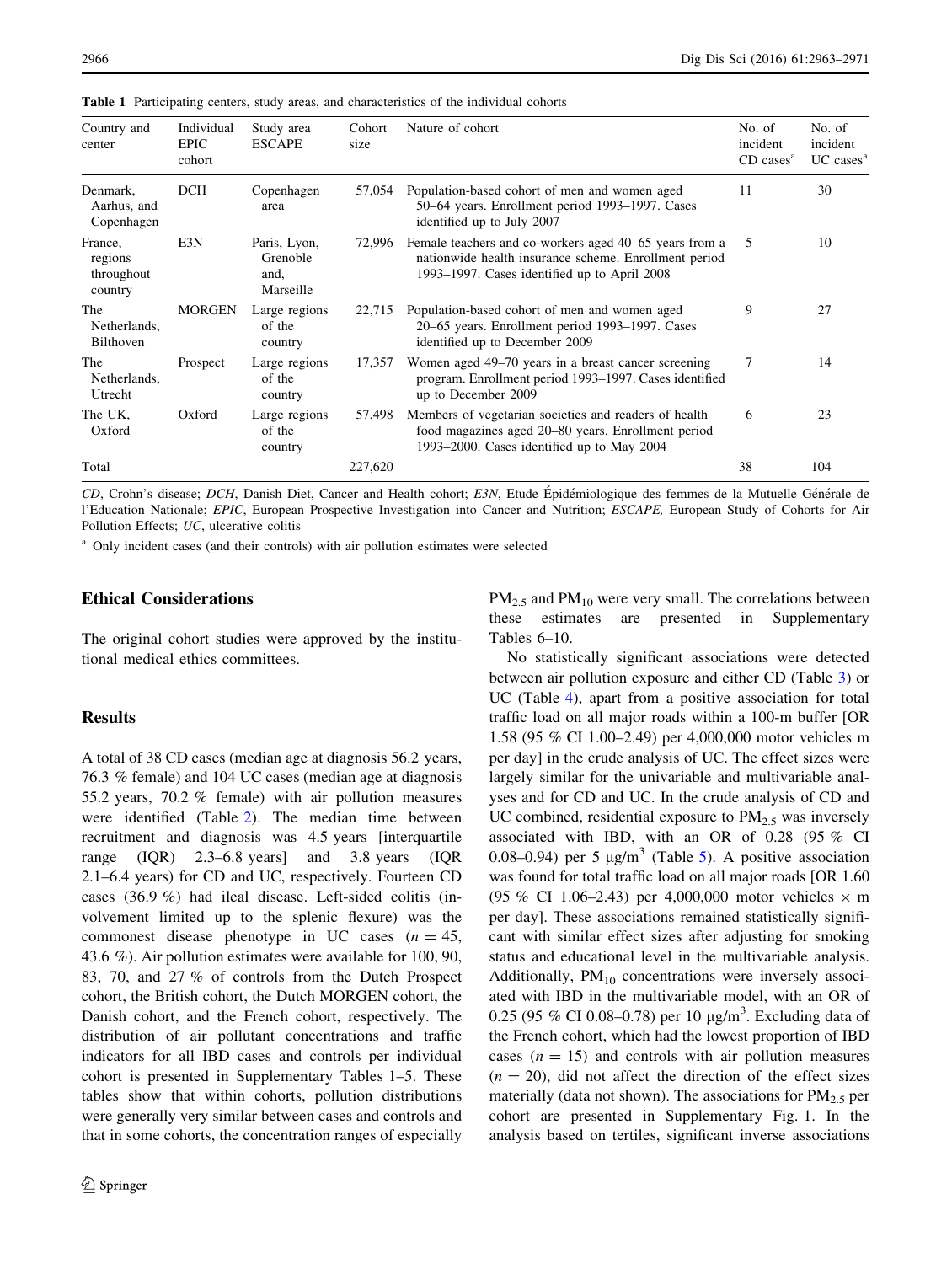<span id="page-4-0"></span>were detected for  $PM_{2.5}$  ( $p_{\text{trend}} = 0.01$ ) and  $PM_{\text{coarse}}$  $(p_{\text{trend}} = 0.04)$  in IBD (Supplementary Table 11). Air pollution estimates back-extrapolated to the baseline year of each participant were generally higher than those during 2008–2011. Although no statistically significant associations were found, the sensitivity analyses for IBD for backextrapolated concentrations of  $NO_2$ ,  $NO_x$ ,  $PM_{2.5}$  absorbance and  $PM_{10}$  showed similar effect sizes as for nonback-extrapolated concentrations, apart from  $PM_{2.5}$  absorbance (Table [5](#page-6-0)).

# **Discussion**

In this European multicenter study, no consistent association between residential exposure to ambient air pollution and the risk of IBD was found. The effect sizes were mostly similar for CD and UC separately. Individuals with IBD were less likely to have higher exposure levels of  $PM_{2.5}$  and  $PM_{10}$ , whereas a positive association was observed for total traffic load on all major nearby roads. Other air pollutants were mostly positively but not statistically significantly associated with IBD. Although not reaching statistical significance, the effect sizes were broadly similar when back-extrapolating air pollutant concentrations to the participants' baseline year.

Numerous studies have confirmed the association of ambient air pollution with a variety of diseases, and several underlying biological mechanisms have been proposed [\[10](#page-7-0), [17](#page-8-0), [24,](#page-8-0) [25](#page-8-0)]. The link between air pollution and intestinal health is, however, less well established with a few studies showing positive associations with colorectal cancer, appendicitis, and nonspecific abdominal pain [\[26–30](#page-8-0)]. In this respect, the adverse effects of smoking [\[31](#page-8-0), [32](#page-8-0)], which may have some resemblance with air pollution, may help indicate the potential impact of air pollution exposure. It is hypothesized that exposure to air pollutants may contribute to the development of intestinal disorders, including IBD, through diverse biological mechanisms. First, ingestion of air pollutants by inhalation

Table 2 Characteristics of inflammatory bowel disease cases and controls

|                                                   | CD cases $(n = 38)$ | Controls $(n = 152)$ | UC cases $(n = 104)$ | Controls ( $n = 416$ ) |
|---------------------------------------------------|---------------------|----------------------|----------------------|------------------------|
| Female, $n$ (%)                                   | 29(76.3)            | 116(76.3)            | 73 (70.2)            | 292 (70.2)             |
| Age (years) at recruitment, median (IQR)          | 50.9 (44.7–60.9)    | $50.3(44.5-59.0)$    | $50.7(43.2 - 56.1)$  | $50.9(43.2 - 56.6)$    |
| Age (years) at diagnosis, median (IQR)            | 56.2(49.7–63.6)     |                      | $55.2(48.1 - 60.9)$  |                        |
| Distribution of Crohn's disease, $n$ (%)          |                     |                      |                      |                        |
| L1, ileal                                         | 14 (36.9)           |                      |                      |                        |
| L <sub>2</sub> , colonic                          | 13(34.2)            |                      |                      |                        |
| L3, ileocolonic                                   | 10(26.3)            |                      |                      |                        |
| $+$ L4, upper gastrointestinal disease            | 1(2.6)              |                      |                      |                        |
| Unknown                                           | 0(0.0)              |                      |                      |                        |
| Distribution of ulcerative colitis, $n$ (%)       |                     |                      |                      |                        |
| E1, ulcerative proctitis                          |                     |                      | 25(24.3)             |                        |
| E2, left-sided colitis                            |                     |                      | 45 (43.6)            |                        |
| E3, extensive colitis                             |                     |                      | 26(25.2)             |                        |
| Unknown                                           |                     |                      | 7(6.8)               |                        |
| Smoking status at recruitment, $n$ (%)            |                     |                      |                      |                        |
| Never smoker                                      | 13 (34.2)           | 52 (34.2)            | 36(34.6)             | 180(43.3)              |
| Former smoker                                     | 10(26.3)            | 54 (35.5)            | 34 (32.7)            | 118 (28.4)             |
| Current smoker                                    | 15(39.5)            | 44 (28.9)            | 33(31.7)             | 116(27.9)              |
| Unknown                                           | 0(0.0)              | 2(1.3)               | 1(1.0)               | 2(0.5)                 |
| Highest educational level at recruitment, $n$ (%) |                     |                      |                      |                        |
| Primary school                                    | 4(10.5)             | 29 (19.1)            | 15(14.4)             | 61 (14.7)              |
| Technical school                                  | 17(44.7)            | 38 (25.0)            | 36(34.6)             | 128 (30.8)             |
| Secondary school                                  | 10(26.3)            | 39(25.7)             | 22(21.2)             | 91 (21.9)              |
| Higher education                                  | 7(18.4)             | 45 (29.6)            | 27(26.0)             | 116(27.9)              |
| Not specified                                     | 0(0.0)              | 1(0.7)               | 4(3.8)               | 14(3.4)                |
| Unknown                                           | 0(0.0)              | 0(0.0)               | 0(0.0)               | 6(1.4)                 |

CD Crohn's disease, IQR interquartile range, UC ulcerative colitis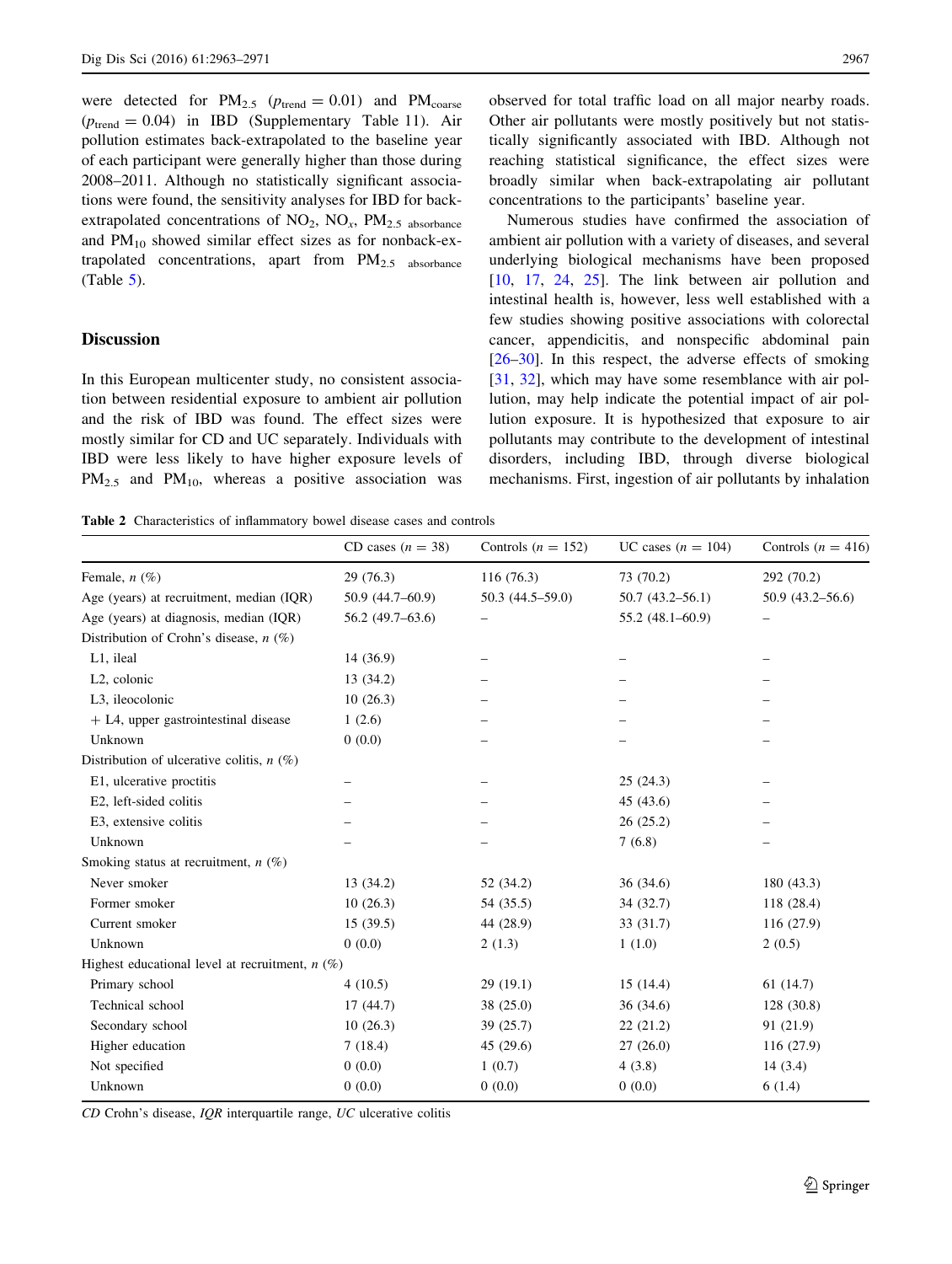|                                                                   | Odds of CD                |                                   |  |
|-------------------------------------------------------------------|---------------------------|-----------------------------------|--|
|                                                                   | Unadjusted OR $(95\%$ CI) | Adjusted OR $(95\% \text{ CI})^3$ |  |
| NO <sub>2</sub>                                                   | $1.25(0.68-2.30)$         | $1.13(0.59 - 2.16)$               |  |
| $NO_r$                                                            | $1.26(0.75-2.12)$         | $1.17(0.67-2.03)$                 |  |
| $PM_2$                                                            | $0.29(0.03-2.71)$         | $0.12(0.01-1.77)$                 |  |
| $PM_{2.5}$ absorbance                                             | $0.59(0.11-3.03)$         | $0.34(0.04-3.05)$                 |  |
| $PM_{10}$                                                         | $0.45(0.07-2.90)$         | $0.10(0.01-1.37)$                 |  |
| $PM_{\rm coarse}$                                                 | $1.07(0.17 - 6.55)$       | $0.59(0.07-4.98)$                 |  |
| Traffic intensity on the nearest road <sup>b</sup>                | $1.18(0.82 - 1.70)$       | $1.16(0.79-1.71)$                 |  |
| Traffic intensity on major roads within 100-m buffer <sup>b</sup> | $1.92(0.64 - 5.82)$       | $1.81(0.50 - 6.47)$               |  |

<span id="page-5-0"></span>**Table 3** Association between air pollution exposure and Crohn's disease ( $n = 38$  cases)

ORs are presented for the following increments:  $10 \mu\text{g/m}^3$  for NO<sub>2</sub>,  $20 \mu\text{g/m}^3$  for NO<sub>2</sub>,  $10 \mu\text{g/m}^3$  for NO<sub>2</sub>,  $10^{-5}$  m<sup>-1</sup> for PM<sub>2.5</sub> absorbance,  $10 \mu\text{g/m}^3$ for PM<sub>10</sub>, 5 µg/m<sup>3</sup> for PM<sub>coarse</sub>, 5000 motor vehicles per day for the traffic intensity on the nearest road, 4,000,000 motor vehicles  $\times$  m per day for the total traffic load on all major roads within a 100-m buffer

CD Crohn's disease, NO nitrogen oxide, OR odds ratio, PM particulate matter

<sup>a</sup> Adjusted for smoking status and educational level

 $<sup>b</sup>$  Additionally adjusted for background NO<sub>2</sub> concentration (continuous variable)</sup>

|  | <b>Table 4</b> Association between air pollution exposure and ulcerative colitis ( $n = 104$ cases) |  |  |  |  |  |  |  |  |  |  |
|--|-----------------------------------------------------------------------------------------------------|--|--|--|--|--|--|--|--|--|--|
|--|-----------------------------------------------------------------------------------------------------|--|--|--|--|--|--|--|--|--|--|

|                                                                   | Odds of UC                |                                            |  |
|-------------------------------------------------------------------|---------------------------|--------------------------------------------|--|
|                                                                   | Unadjusted OR $(95\%$ CI) | Adjusted OR $(95\% \text{ CI})^{\text{a}}$ |  |
| NO <sub>2</sub>                                                   | $1.03(0.73 - 1.46)$       | $0.99(0.70-1.41)$                          |  |
| $NO_r$                                                            | $1.06(0.79-1.43)$         | $1.03(0.76-1.38)$                          |  |
| $PM_{2.5}$                                                        | $0.27(0.06-1.17)$         | $0.23(0.05-1.02)$                          |  |
| $PM2.5$ absorbance                                                | $1.19(0.48 - 2.96)$       | $1.20(0.48-2.98)$                          |  |
| $PM_{10}$                                                         | $0.34(0.09-1.27)$         | $0.28(0.07-1.07)$                          |  |
| $PM_{\mathrm{coarse}}$                                            | $0.38(0.11-1.35)$         | $0.31(0.09-1.10)$                          |  |
| Traffic intensity on the nearest road <sup>b</sup>                | $1.08(0.90-1.29)$         | $1.06(0.88 - 1.27)$                        |  |
| Traffic intensity on major roads within 100-m buffer <sup>b</sup> | $1.58(1.00-2.49)$         | $1.55(0.97-2.46)$                          |  |

ORs are presented for the following increments: 10  $\mu$ g/m<sup>3</sup> for NO<sub>2</sub>, 20  $\mu$ g/m<sup>3</sup> for NO<sub>x</sub>, 5  $\mu$ g/m<sup>3</sup> for PM<sub>2.5</sub>, 10<sup>-5</sup> m<sup>-1</sup> for PM<sub>2.5</sub> absorbance, 10  $\mu$ g/m<sup>3</sup> for PM<sub>10</sub>, 5  $\mu\text{g/m}^3$  for PM<sub>coarse</sub>, 5000 motor vehicles per day for the traffic intensity on the nearest road, 4,000,000 motor vehicles  $\times$  m per day for the total traffic load on all major roads within a 100-m buffer

NO nitrogen oxide, OR odds ratio, PM particulate matter, UC ulcerative colitis

<sup>a</sup> Adjusted for smoking status and educational level

 $<sup>b</sup>$  Additionally adjusted for background NO<sub>2</sub> concentration (continuous variable)</sup>

or contaminated foods may have direct toxic effects on epithelial cells, which may induce proinflammatory responses and increase gut permeability [\[11](#page-7-0)]. Second, various studies have shown that air pollution exposure may result in systemic inflammatory effects, such as changes in circulating cytokines, including tumor necrosis factor alpha [\[33](#page-8-0)]. Notably, air pollution has also been related to immunologically mediated disorders that may share some epidemiological and pathogenic aspects with IBD [[34\]](#page-8-0). For instance, exposure to  $PM_{10}$  has been associated with an increased risk of relapse in multiple sclerosis [[35\]](#page-8-0), whereas traffic exposure has been found to be positively associated with incident rheumatoid arthritis [[36\]](#page-8-0). Third, it is thought that air pollution may modulate the microbial composition of the gut [[14\]](#page-8-0), as recently exemplified in two studies in which PM exposure in mice led to significant alterations in the microbiota and induced acute and chronic intestinal inflammatory responses [[12,](#page-7-0) [13\]](#page-8-0).

To date, very few epidemiological studies explored the effects of air pollution in IBD. In a nested case–control study from the UK, in the whole population, no significant association between air pollution and incident IBD was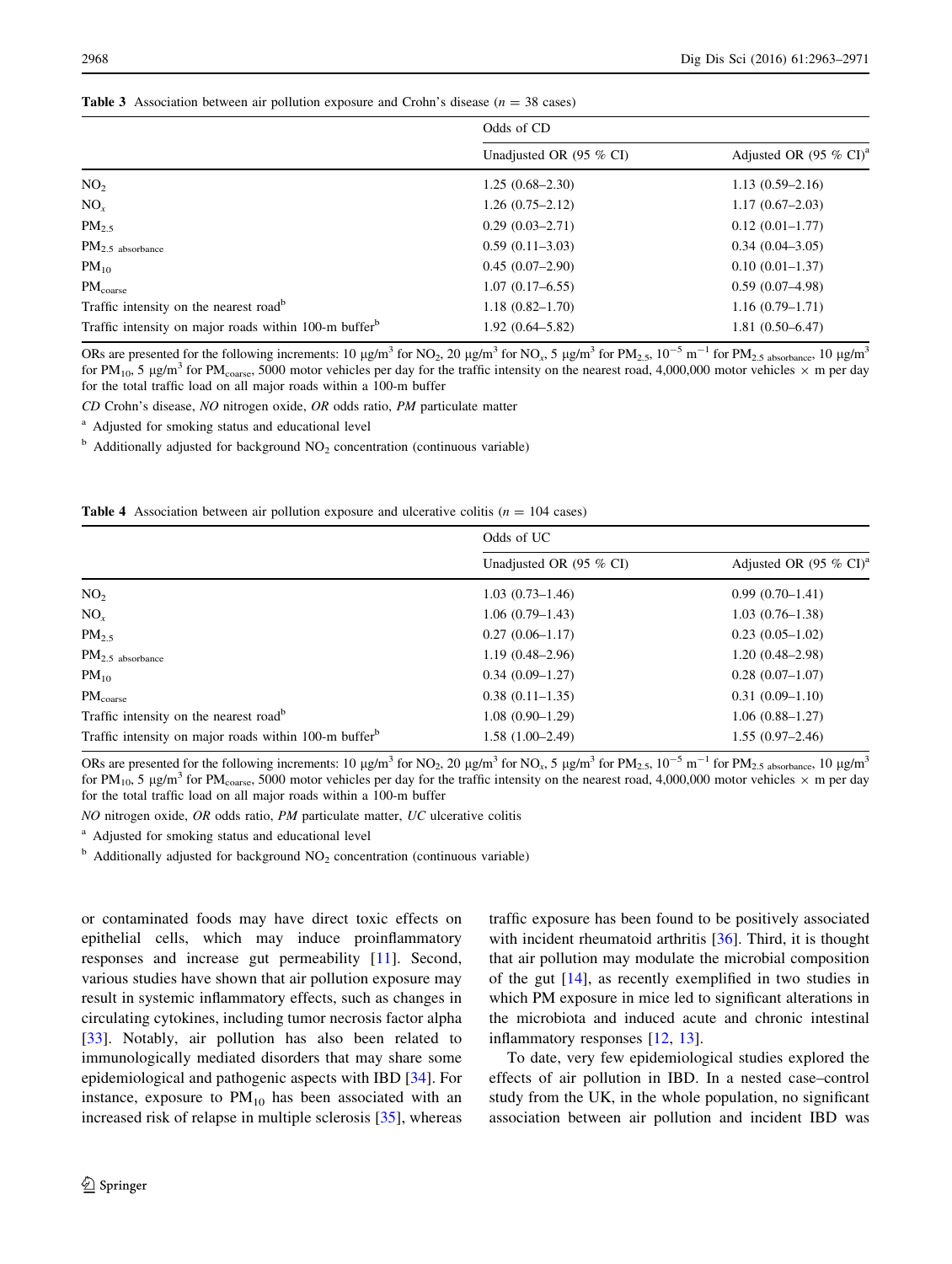<span id="page-6-0"></span>**Table 5** Association between air pollution exposure and inflammatory bowel disease  $(n = 142 \text{ cases})$ 

|                                                                   | Odds of IBD             |                                            |  |  |
|-------------------------------------------------------------------|-------------------------|--------------------------------------------|--|--|
|                                                                   | Unadjusted OR (95 % CI) | Adjusted OR $(95\% \text{ CI})^{\text{a}}$ |  |  |
| NO <sub>2</sub>                                                   | $1.08(0.80-1.46)$       | $1.05(0.77-1.42)$                          |  |  |
| $NO_{x}$                                                          | $1.11(0.86 - 1.43)$     | $1.08(0.83 - 1.40)$                        |  |  |
| $PM_{2.5}$                                                        | $0.28(0.08-0.94)$       | $0.24(0.07-0.81)$                          |  |  |
| $PM_{2.5}$ absorbance                                             | $0.99(0.45 - 2.17)$     | $1.03(0.45 - 2.34)$                        |  |  |
| $PM_{10}$                                                         | $0.37(0.13 - 1.09)$     | $0.25(0.08 - 0.78)$                        |  |  |
| $PM_{\mathrm{coarse}}$                                            | $0.52(0.19-1.45)$       | $0.42(0.14-1.20)$                          |  |  |
| Traffic intensity on the nearest road <sup>b</sup>                | $1.09(0.93 - 1.28)$     | $1.07(0.92 - 1.26)$                        |  |  |
| Traffic intensity on major roads within 100-m buffer <sup>b</sup> | $1.60(1.06-2.43)$       | $1.60(1.04-2.46)$                          |  |  |
| Back-extrapolated NO <sub>2</sub>                                 | $1.14(0.78-1.66)$       | $1.07(0.73 - 1.59)$                        |  |  |
| Back-extrapolated $NOr$                                           | $1.15(0.86 - 1.55)$     | $1.10(0.81 - 1.49)$                        |  |  |
| Back-extrapolated PM <sub>2.5</sub> absorbance                    | $0.46(0.07-3.10)$       | $0.40(0.06 - 2.78)$                        |  |  |
| Back-extrapolated $PM_{10}$                                       | $0.20(0.02 - 2.22)$     | $0.17(0.02 - 2.01)$                        |  |  |

ORs are presented for the following increments: 10 µg/m<sup>3</sup> for NO<sub>2</sub>, 20 µg/m<sup>3</sup> for NO<sub>x</sub>, 5 µg/m<sup>3</sup> for PM<sub>2.5</sub>, 10<sup>-5</sup> m<sup>-1</sup> for PM<sub>2.5</sub> absorbance, 10 µg/m<sup>3</sup> for PM<sub>10</sub>, 5 µg/m<sup>3</sup> for PM<sub>coarse</sub>, 5000 motor vehicles per day for the traffic intensity on the nearest road, 4,000,000 motor vehicles  $\times$  m per day for the total traffic load on all major roads within a 100-m buffer

IBD inflammatory bowel disease, NO nitrogen oxide, OR odds ratio, PM particulate matter

<sup>a</sup> Adjusted for smoking status and educational level

 $<sup>b</sup>$  Additionally adjusted for background NO<sub>2</sub> concentration (continuous variable)</sup>

found [\[15](#page-8-0)]. However, children and young adults living in areas with higher levels (within the upper three quintiles) of  $NO<sub>2</sub>$  and sulfur dioxide, respectively, were more likely to develop CD [OR 2.31 (95 % CI 1.25–4.28) for individuals aged  $\leq$ 23 years] and UC [OR 2.00 (95 % CI 1.08–3.72) for individuals aged  $\leq$ 25 years]. Land-use regression models for more refined exposure assessments could not be incorporated in this study. An ecological analysis from the US related hospitalizations for IBD to air pollution emissions from an emission inventory, but was unable to estimate air pollution concentrations [[37\]](#page-8-0). In our study, which included mainly middle aged to elderly people, we observed opposing associations. This could indicate that different pollutants have differential effects in specific groups. For example, younger people (with a developing immune system) might be more susceptible to air pollutants as compared to older people. Importantly, children and young adults are also likely to spend more time outdoors and near their home, which may increase and better reflect true personal exposure. Exposure assessment may therefore be more accurate in these individuals. There were no statistically significant associations for CD and UC separately, which presumably resulted from the relatively small numbers of cases. Disease-specific results may exist, as previously observed, for example, in the opposing associations for smoking between CD and UC [\[22](#page-8-0)], although the effect sizes were mostly similar for both forms of IBD in our study. We observed inverse associations for some pollutants, which appeared largely consistent across centers and in the analyses using pollution exposure as continuous and categorical variables. It remains unclear whether these associations reflect a true causal relationship or that these pollutants are a proxy for other variables. Interestingly, in the earlier mentioned study,  $PM_{10}$  and  $NO<sub>2</sub>$  concentrations were inversely associated with CD in individuals aged 44–57 years with ORs of 0.48 (95 % CI 0.29–0.80) and 0.56 (95 % CI 0.33–0.95), respectively [\[15](#page-8-0)], demonstrating that inverse associations have previously been observed in older patients in another population using a different methodological approach. Overall, despite previous data suggesting that air pollutants may negatively impact IBD, no coherent associations have currently been confirmed to draw firm conclusions on the putative adverse effects of air pollution exposure in CD and UC, indicating the need for further research.

This study had several strengths. First, the multicenter design enabled us to explore the association between air pollution and IBD in several European countries. Second, a significant advantage over previous studies was the use of land-use regression models to accurately determine smallscale variations in residential exposure to air pollution and traffic intensity for each participant according to a highly standardized protocol. Third, both cases and controls were drawn from the same baseline population, thereby reducing the risk of selection bias. Fourth, to ensure case ascertainment all diagnoses were confirmed by local physicians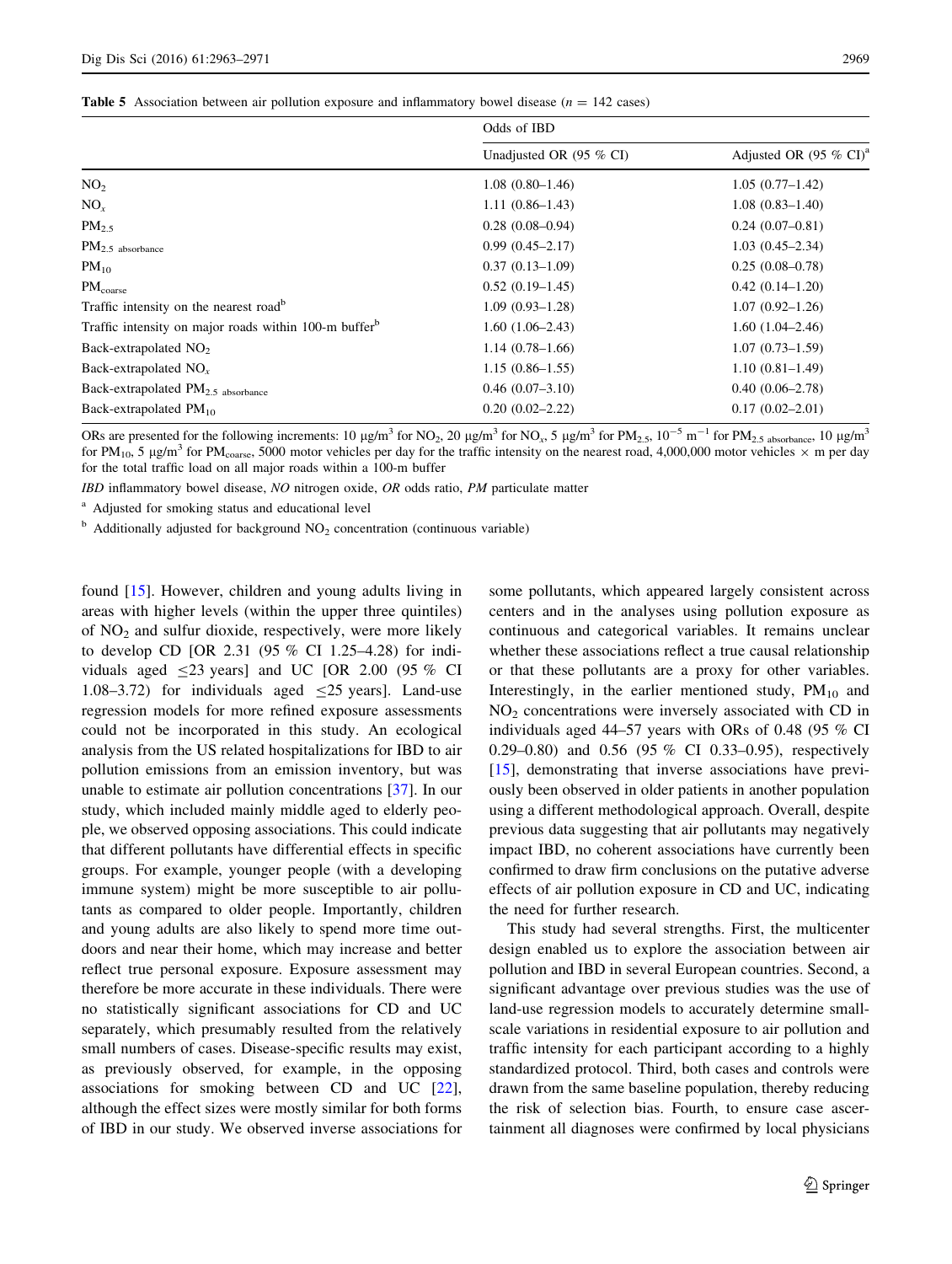<span id="page-7-0"></span>and participants with indeterminate or microscopic colitis were excluded. Fifth, the number of cases was similar to what was expected, which reduces the likelihood of followup bias [\[38](#page-8-0)].

Despite nesting in a well-characterized cohort, the limited sample size was an important drawback and our study may have been underpowered to detect statistical differences. Therefore, we chose to evaluate outcomes for CD and UC separately and for total IBD. Furthermore, air pollution estimates were assessed only at the residential address of each participant and not, for example, at their working address, where individuals may also be exposed. This could have resulted in misclassification of exposure. Moreover, air pollution was measured after diagnosis, which was a general issue in epidemiological studies using ESCAPE exposure data, such as in a previous study linking air pollution to mortality [[17\]](#page-8-0). However, previous studies show that spatial air pollution contrasts remain stable over long periods of time and are well predicted with land-use regression models [[39–43\]](#page-8-0). Using back-extrapolation, we evaluated the association for some pollutants at the baseline year of each participant, with effect sizes being broadly similar to the main analyses. It has been estimated that most of the participants did not move after enrollment [\[17](#page-8-0)], but exact data on moving were unavailable for all centers. The majority of cases developed IBD over the age of 50 years, indicating late-onset IBD, whereas CD and UC commonly present at an earlier age. This limited the opportunity to study age-specific effects, and the results may therefore not be generalizable to the whole IBD population as other phenotypes may have different environmental influences. Considering the limited sample size and multiple comparisons, we cannot entirely exclude that our results are due to chance findings. Finally, although we were able to either match or adjust for potential confounders, such as center and smoking, residual confounding (by unknown risk factors) could not be fully excluded in this observational study.

To conclude, we were unable to demonstrate a consistent association between residential exposure to ambient air pollution and IBD risk in this European multicenter cohort.

Acknowledgments J.L.O. was supported by an unrestricted research grant from Dr. Falk Pharma. The coordination of the European Prospective Investigation into Cancer and Nutrition (EPIC) study was financially supported by the European Commission (DG-SANCO) and the International Agency for Research on Cancer (IARC). The national cohorts were supported by the Danish Cancer Society (Denmark); Ligue contre le Cancer, Institut Gustave Roussy, Mutuelle Générale de l'Education Nationale, French Institute of Health and Medical Research (INSERM) (France); Dutch Ministry of Health, Welfare and Sports, Dutch Prevention Funds, LK Research Funds, Dutch ZON (Zorg Onderzoek Nederland), World Cancer Research Fund (WCRF), Statistics Netherlands (the Netherlands); Cancer Research UK C8221/A19170, Medical Research Council

MR/M012190/1 (UK). The European Study of Cohorts for Air Pollution Effects (ESCAPE) study has received funding from the European Community's Seventh Framework Program (FP7/2007-2011) under Grant Agreement No. 211250.

Authors' contributions J.L.O., R.M.J.B., H.B.B.-d-M., and B.O were involved in conception and design. J.L.O., R.M.J.B., G.H., B.B., F.D.M.vS., P.D.S., K.T.E., O.R.-N., A.T., K.O., M.-C.B.-R., F.C., K.dH., T.J.K., R.L., S.S.M.C., A.R.H., H.B.B.-d-M., and B.O were involved in acquisition of the data. J.L.O., R.M.J.B., M.L., G.H., B.B., B.O were involved in analysis and interpretation of the data. J.L.O was involved in drafting of the manuscript. All authors were involved in critical revision of the manuscript for important intellectual content and gave final approval of the submitted manuscript.

#### Compliance with ethical standards

Conflict of interest The authors have no conflicts of interest to disclose.

Open Access This article is distributed under the terms of the Creative Commons Attribution 4.0 International License ([http://crea](http://creativecommons.org/licenses/by/4.0/) [tivecommons.org/licenses/by/4.0/\)](http://creativecommons.org/licenses/by/4.0/), which permits use, duplication, adaptation, distribution and reproduction in any medium or format, as long as you give appropriate credit to the original author(s) and the source, provide a link to the Creative Commons license and indicate if changes were made.

# References

- 1. Burisch J, Jess T, Martinato M, Lakatos PL. The burden of inflammatory bowel disease in Europe. J Crohns Colitis. 2013;7:322–337.
- 2. Scharl M, Rogler G. Inflammatory bowel disease pathogenesis: what is new? Curr Opin Gastroenterol. 2012;28:301–309.
- 3. Ng SC, Bernstein CN, Vatn MH, et al. Geographical variability and environmental risk factors in inflammatory bowel disease. Gut. 2013;62:630–649.
- 4. Thia KT, Loftus EV Jr, Sandborn WJ, Yang SK. An update on the epidemiology of inflammatory bowel disease in Asia. Am J Gastroenterol. 2008;103:3167–3182.
- 5. Molodecky NA, Soon IS, Rabi DM, et al. Increasing incidence and prevalence of the inflammatory bowel diseases with time, based on systematic review. Gastroenterology. 2012;142:46–54.
- 6. Bernstein CN, Shanahan F. Disorders of a modern lifestyle: reconciling the epidemiology of inflammatory bowel diseases. Gut. 2008;57:1185–1191.
- 7. Soon IS, Molodecky NA, Rabi DM, Ghali WA, Barkema HW, Kaplan GG. The relationship between urban environment and the inflammatory bowel diseases: a systematic review and metaanalysis. BMC Gastroenterol. 2012;12:51.
- 8. Hou JK, Abraham B, El-Serag H. Dietary intake and risk of developing inflammatory bowel disease: a systematic review of the literature. Am J Gastroenterol. 2011;106:563-573.
- 9. Ananthakrishnan AN. Environmental risk factors for inflammatory bowel diseases: a review. Dig Dis Sci. 2015;60:290–298.
- 10. Brunekreef B, Holgate ST. Air pollution and health. Lancet. 2002;360:1233–1242.
- 11. Beamish LA, Osornio-Vargas AR, Wine E. Air pollution: an environmental factor contributing to intestinal disease. J Crohns Colitis. 2011;5:279–286.
- 12. Kish L, Hotte N, Kaplan GG, et al. Environmental particulate matter induces murine intestinal inflammatory responses and alters the gut microbiome. PLoS One. 2013;8:e62220.